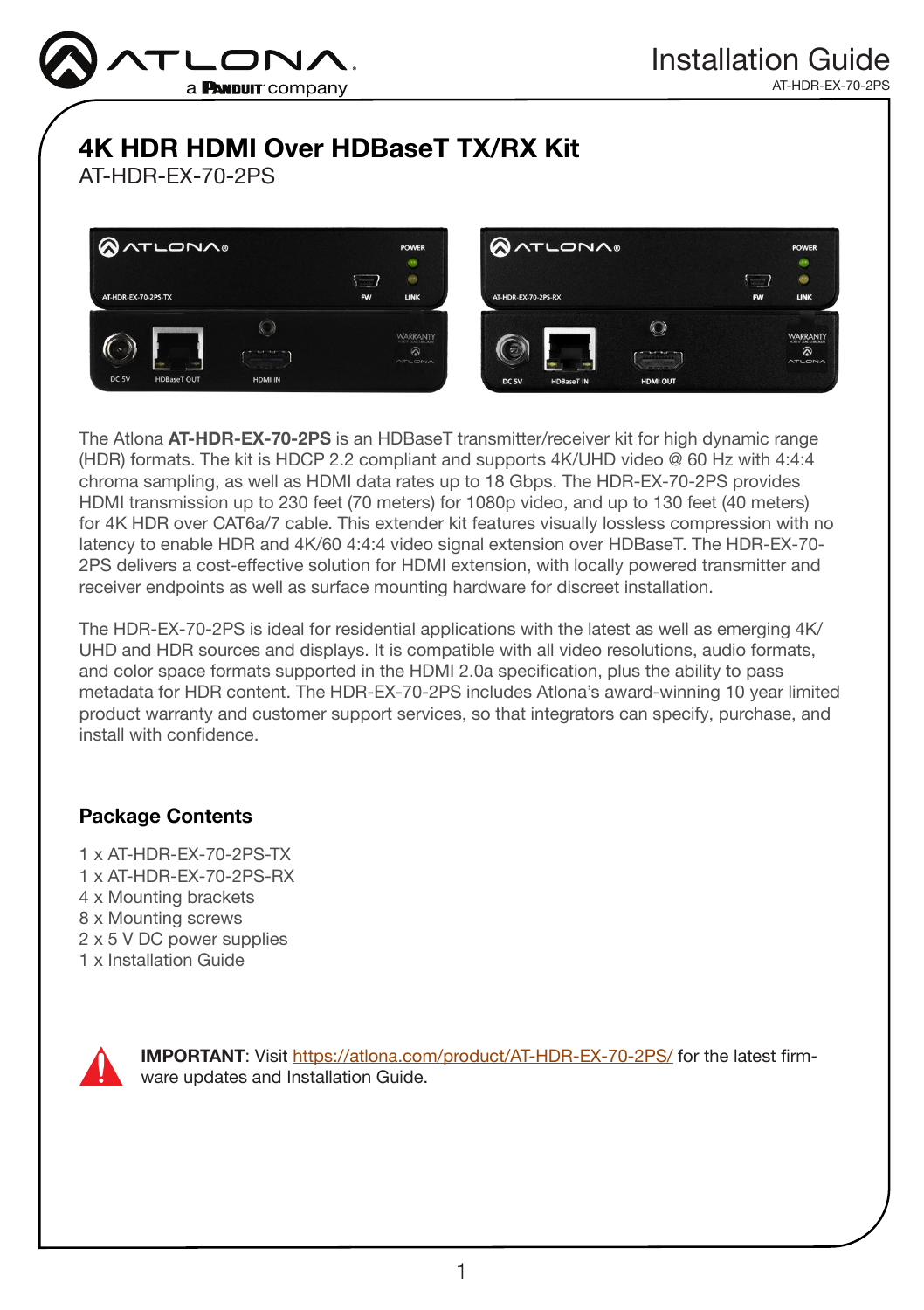

AT-HDR-EX-70-2PS

#### Panel Descriptions



#### 1 FW

Connect a mini-USB to USB-A type cable from this port to a computer, to update the firmware.

#### 2 POWER and LINK LEDs

yellow when signal is being sent/received The power LED will illuminate green when receiving power. The link LED will glow between the transmitter and the receiver.

#### 3 DC 5V

Connect the included power supply to this power receptacle.

#### 4 HDBaseT OUT

Connect an Ethernet cable from this port to the HDBaseT IN port on the receiver.

#### 5 HDMI IN

Connect an HDMI cable from this port to a UHD/HD source.



### 6 HDBaseT IN

Connect an Ethernet cable from this port to the HDBaseT OUT port on the transmitter.

#### 7 HDMI OUT

Connect an HDMI cable from this port to an UHD/HD display.

#### FW 8 FW (UNIT / HDBaseT)

or for HDBaseT cable testing, set to the Set this switch to the **UNIT** position to update the firmware. For normal operation HDBaseT position.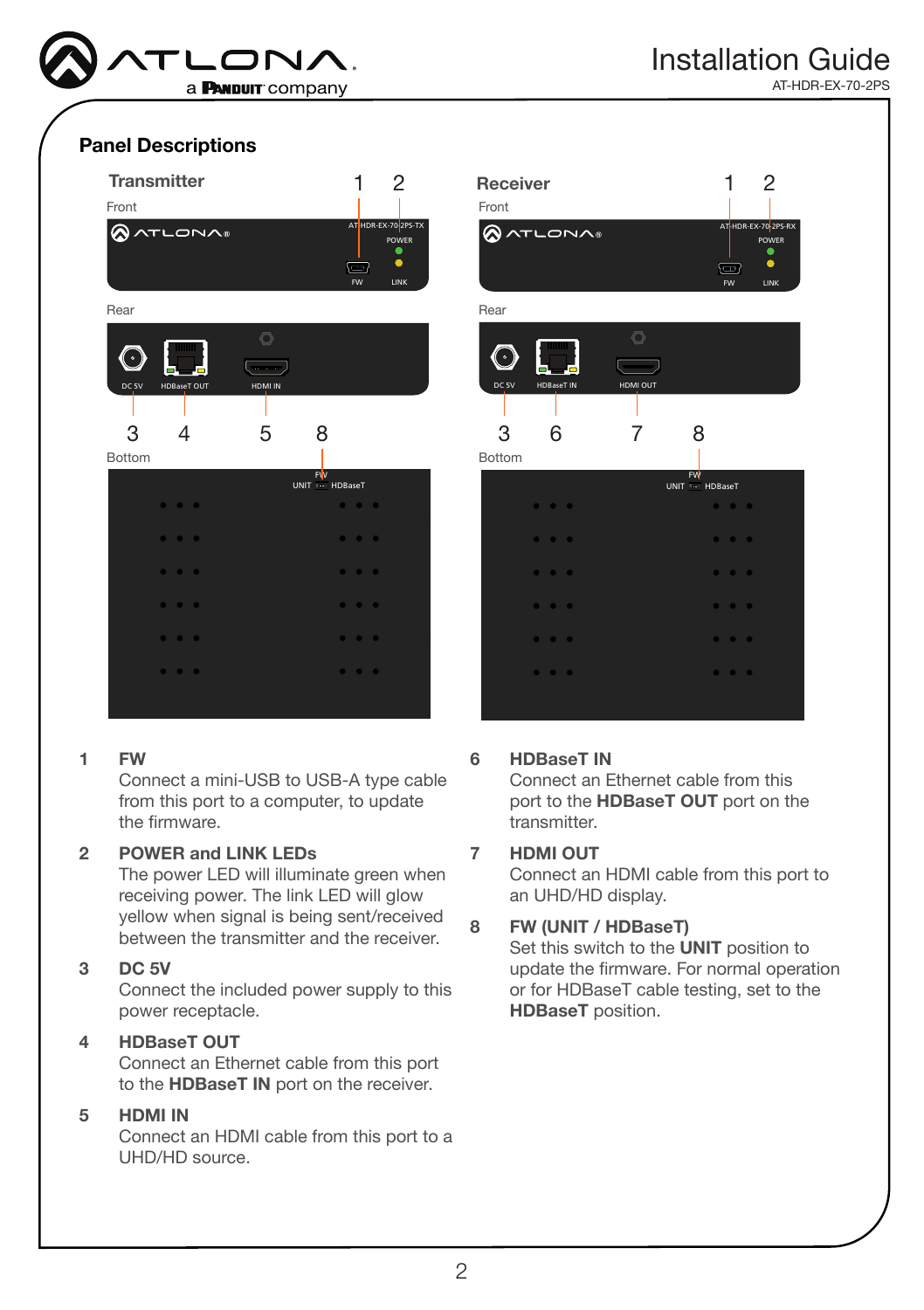

### Installation

- 1. Connect a UHD/HD source to the HDMI IN port on the AT-HDR-EX-70-2PS-TX.
- 2. Connect a UHD/HD display to the HDMI OUT port on the AT-HDR-EX-70-2PS-RX.
- 3. Connect an Ethernet cable, from the HDBaseT OUT port on the AT-HDR-EX-70-2PS-TX, to the HDBaseT IN port on the AT-HDR-EX-70-2PS-RX.
- 4. Connect each of the included 5 V DC power supplies to the DC 5V locking power receptacles on both the AT-HDR-EX-70-2PS-TX and AT-HDR-EX-70-2PS-RX.

IMPORTANT: Do not over-tighten or apply high-torque devices to the locking connector. Doing so may damage the power receptacle and/or locking connector.

5. Connect each of the power supplies to an available AC outlet.



IMPORTANT: The DIP switch, on the bottom of both the transmitter and receiver, must be set to **HDBaseT** mode for normal operation. If this is not the case, then disconnect power from the unit, set the DIP switch to HDBaseT mode, and then reconnect the power.

### Testing HDBaseT Signal Integrity

The AT-HDR-EX-70-2PS Analyzer is a free, downloadable software application that is used to test the signal integrity of HDBaseT cables. The software is available from Atlona.com, on the AT-HDR-EX-70-2PS product page.

### **Requirements**

- AT-HDR-EX-70-2PS-TX / AT-HDR-EX-70-2PS-RX
- AT-HDR-EX-70-2PS Analyzer software
- Computer running Microsoft Windows®
- USB-A to mini-B cable
- 1. Download and run the AT-HDR-EX-2PS Analyzer.exe file. The software comes with a ConnectorTool.dll file. The DLL file must exist in the same folder as the executable, in order for the software to run.
- 2. Verify that the DIP switch, on the bottom of the unit, is set to the **HDBaseT** position, as shown below.

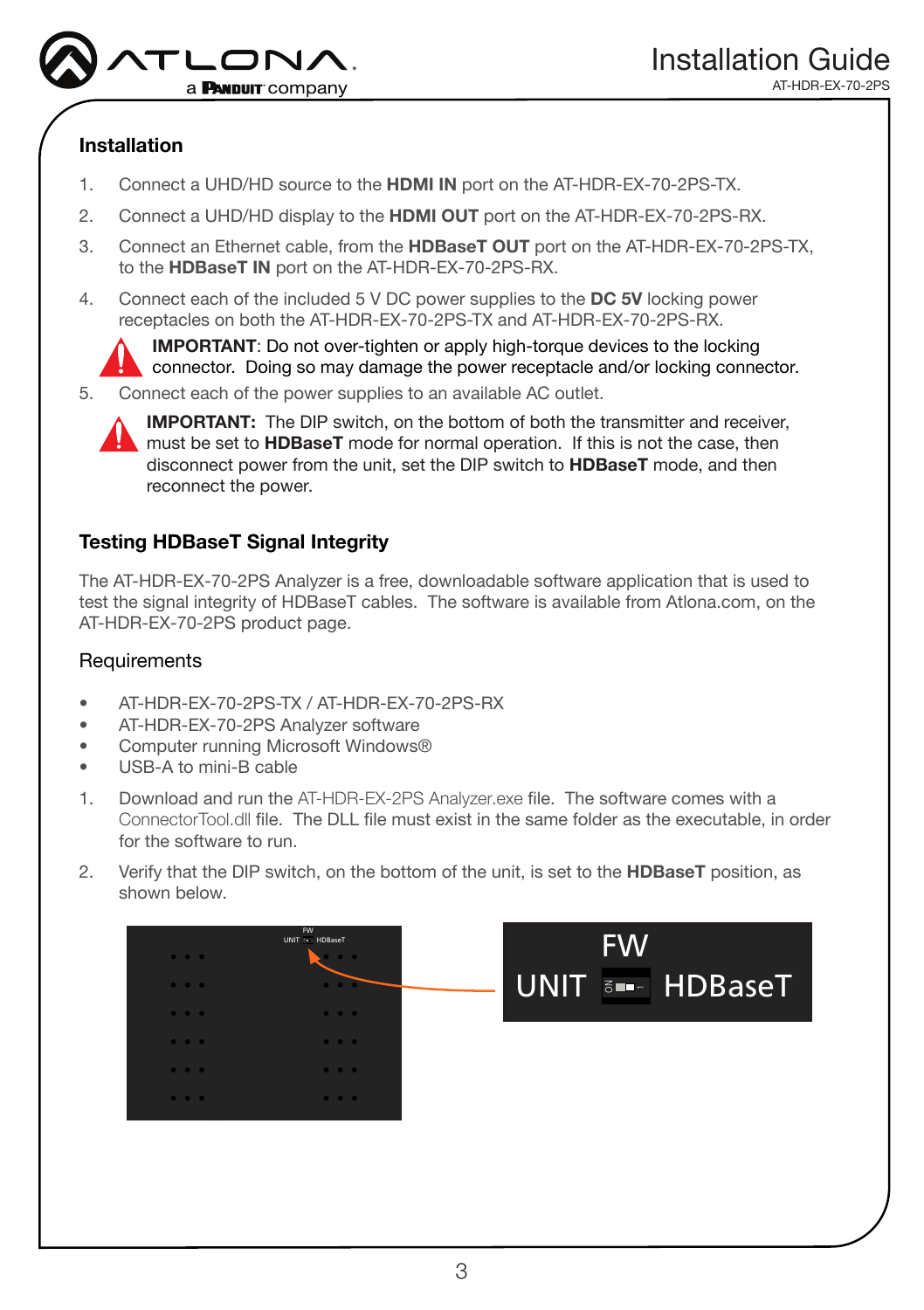![](_page_3_Picture_0.jpeg)

AT-HDR-EX-70-2PS

- 3. Reconnect power to both the transmitter and receiver. Make sure that a signal is passing between the transmitter and the receiver.
- 4. Set the DIP switch to the UNIT position.
- 5. Connect a USB-A to USB mini-B cable from the computer to the FW port on either the transmitter or the receiver.

![](_page_3_Picture_6.jpeg)

![](_page_3_Picture_7.jpeg)

When performing an HDBaseT test, connecting to either the transmitter or receiver will provide the same results.

- 6. Launch the AT-HDR-EX-70-2PS Analyzer software.
- 7. Click the **Start** button.

![](_page_3_Picture_11.jpeg)

Start button

- If the HDBaseT link integrity is good, then all tests will display as "Pass".
- If any part of the HDBaseT cable fails, then a numerical value, in decibels, will be displayed next to the associated pair, under the Signal Quality section. These values can be reported to Atlona Technical Support Engineers to help resolve possible issues.
- 8. After testing is complete, set the DIP switch on the bottom of the unit to the HDBaseT position.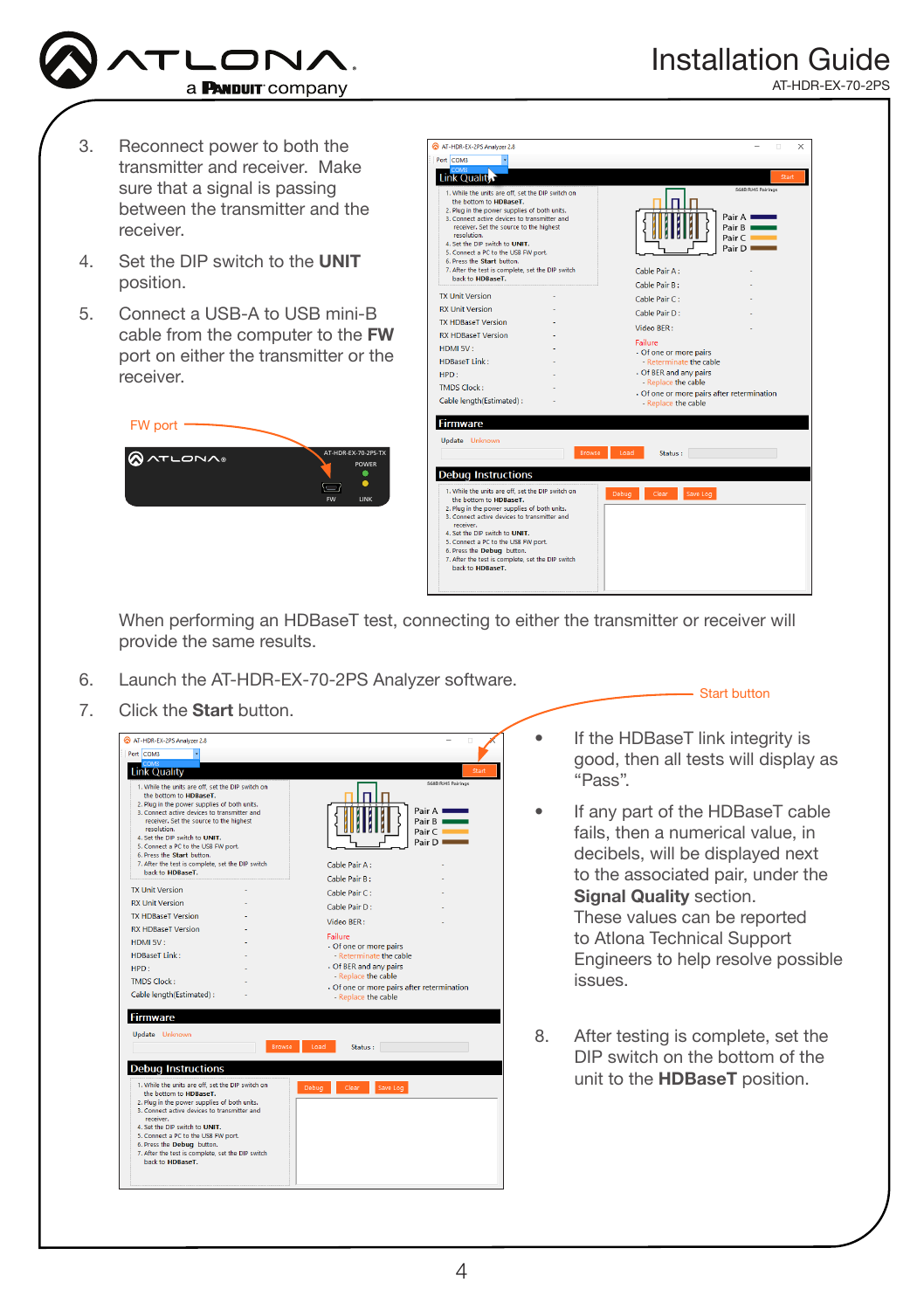![](_page_4_Picture_0.jpeg)

### Cable Recommendation Guidelines

Refer to the tables below for recommended cabling when using Altona products with HDBaseT. The green bars indicate the signal quality when using each type of cable. Higher-quality signals are represented by more bars.

| Core                     | Shielding        | CAT <sub>5e</sub> | CAT <sub>6</sub> | CAT <sub>6a</sub> | CAT7 |
|--------------------------|------------------|-------------------|------------------|-------------------|------|
| Solid                    | UTP (unshielded) |                   |                  |                   | N/A  |
|                          | STP (shielded)   |                   |                  |                   |      |
| Performance Rating (MHz) |                  | 350               | 500              | 600               | 800  |

IMPORTANT: It is recommended to use UTP6A (https://atlona.com/product/utp6a/) and STP6X (https://atlona.com/product/stp6x/) if a stranded/patch cable is needed. These cables have been tested and approved to work with these extenders for full functionality.

| Cable*  | Max. Distance @ 4K   | Max. Distance @ 1080p |
|---------|----------------------|-----------------------|
| CAT5e/6 | 115 feet (35 meters) | 200 feet (60 meters)  |
| CAT6a/7 | 130 feet (40 meters) | 230 feet (70 meters)  |

\*Atlona recommends TIA/EIA 568-B termination for optimal performance.

#### Updating the Firmware

The follow procedure outlines the firmware update procedure and applies to both the transmitter and receiver. Both the AT-HDR-EX-70-2PS firmware and analyzer software will be required for this process and are available from Atlona.com on the AT-HDR-EX-70-2PS product web page.

#### **Requirements**

- AT-HDR-EX-70-2PS-TX / AT-HDR-EX-70-2PS-RX
- AT-HDR-EX-70-2PS Analyzer software
- Firmware file
- Computer running Microsoft Windows®
- USB-A to mini-B cable
- 1. Download and run the AT-HDR-EX-2PS Analyzer.exe file. The software comes with a ConnectorTool.dll file. The DLL file must reside in the same folder as the executable, in order for the software to run.
- 2. Disconnect power from the unit.
- 3. Set the DIP switch, on the bottom of the unit, to the UNIT position, as shown below.

![](_page_4_Picture_19.jpeg)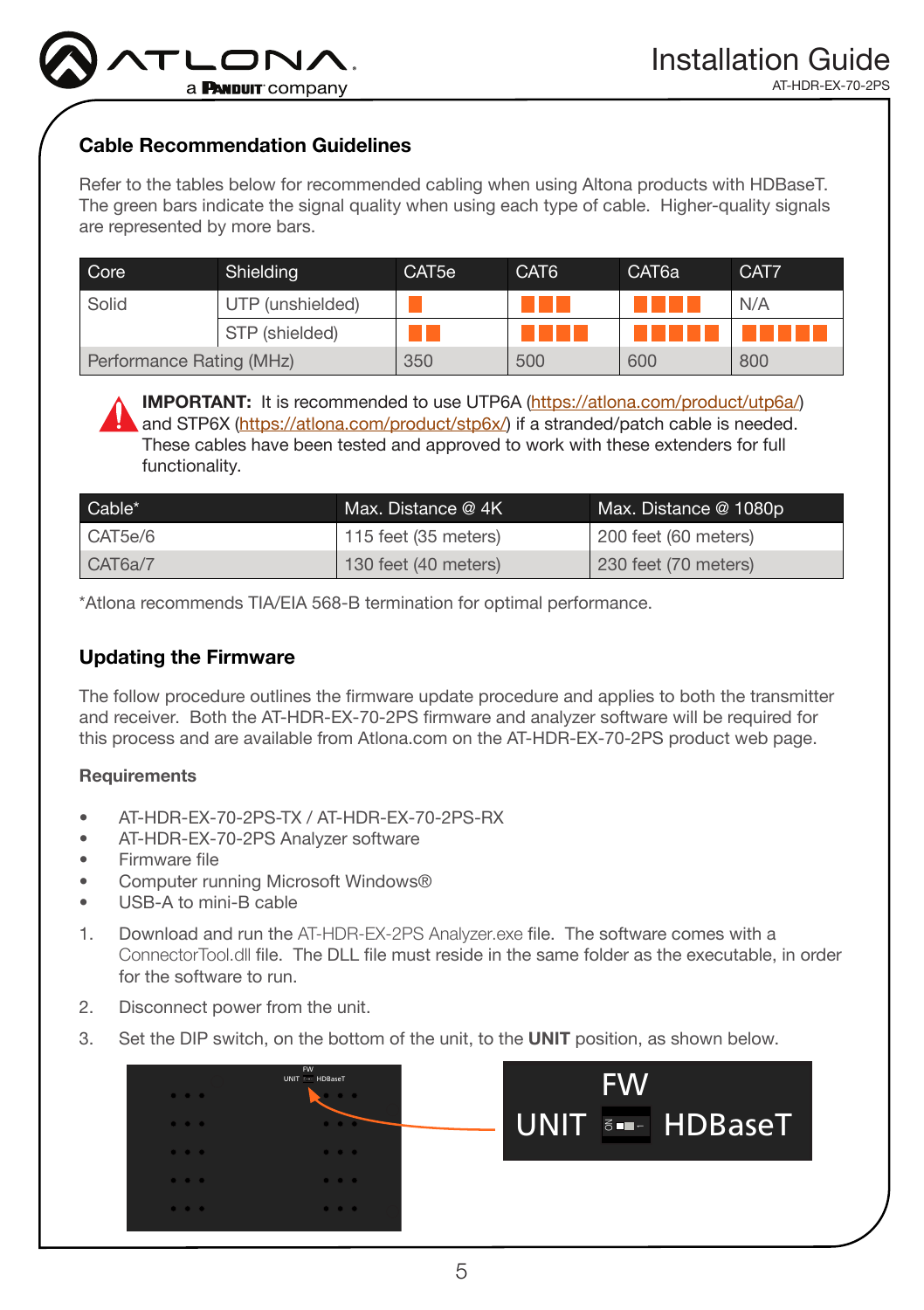![](_page_5_Picture_0.jpeg)

- 4. Connect a USB-A to USB mini-B cable from the computer to the FW port on the AT-HDR-EX-70-2PS.
- 5. Launch the AT-HDR-EX-70-2PS Analyzer software.

FW port

![](_page_5_Picture_4.jpeg)

- 6. Select the proper COM port from the drop-down list, in the top-left corner of the software screen.
- 7. Extract the firmware, from the archive file, to the Windows desktop or other folder.
- 8. Click the **Browse** button within the AT-HDR-EX-70-2PS Analyzer software. The **Open** file dialog box will be displayed.

![](_page_5_Picture_8.jpeg)

![](_page_5_Picture_9.jpeg)

9. Select the proper firmware file from the location specified in step 6:

> Transmitter: HDR-2PS-TX\_VXX.hex Receiver: HDR-2PS-RX\_VXX.hex

- 10. Click the **Open** button on the dialog box.
- 11. Click the Load button, within the AT-HDR-EX-70-2PS Analyzer software, to begin the firmware update procedure. During the update process, the current progress will be displayed in the progress bar.
- 12. Once the upgrade process is complete, set the DIP switch, on the bottom of the unit, to the HDBaseT position.

IMPORTANT: The DIP switch, on the bottom of both the transmitter and receiver, must be set to HDBaseT mode before reconnecting the power in order to resume normal operation.

- 13. Reconnect the power supply to the unit.
- 14. Repeat steps 2 though 13 for the other unit(s).

AT-HDR-EX-70-2PS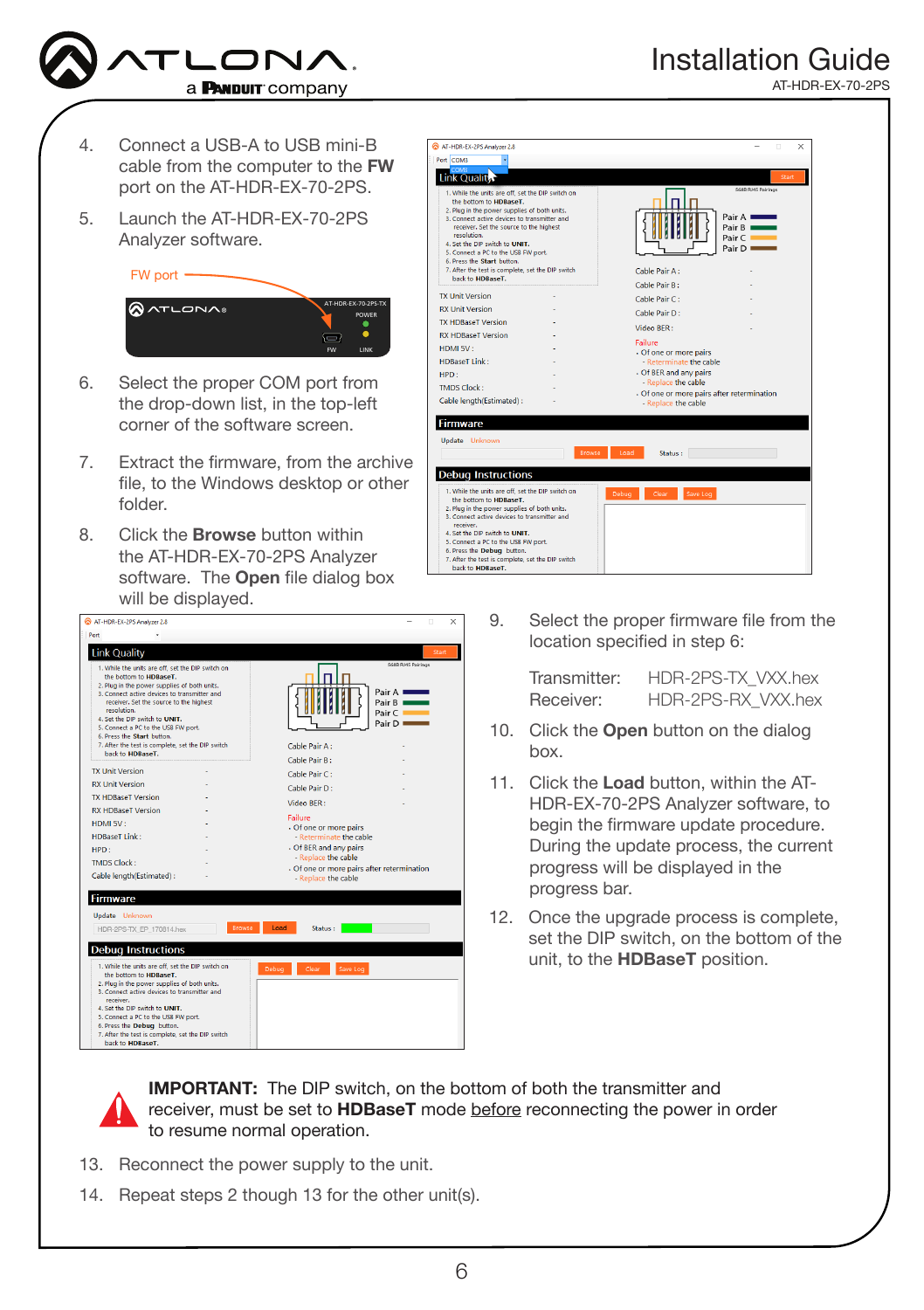![](_page_6_Picture_0.jpeg)

### Mounting Instructions

The AT-HDR-EX-70-2PS encoder includes two mounting brackets and four mounting screws, which can be used to attach the unit to any flat surface.

- 1. Position one of the mounting brackets, as shown below, aligning the holes on the side of the enclosure with one set of holes on the mounting bracket.
- 2. Use the enclosure screws to secure the mounting bracket to the enclosure.
- 3. Repeat the above steps to attach the second mounting bracket to the opposite side of the unit.

![](_page_6_Figure_7.jpeg)

4. Mount the unit using the oval-shaped holes, on each mounting bracket. If using a drywall surface, a #6 drywall screw is recommended.

![](_page_6_Figure_9.jpeg)

![](_page_6_Picture_10.jpeg)

NOTE: Mounting brackets can also be inverted to mount the unit under a table or other flat surface.